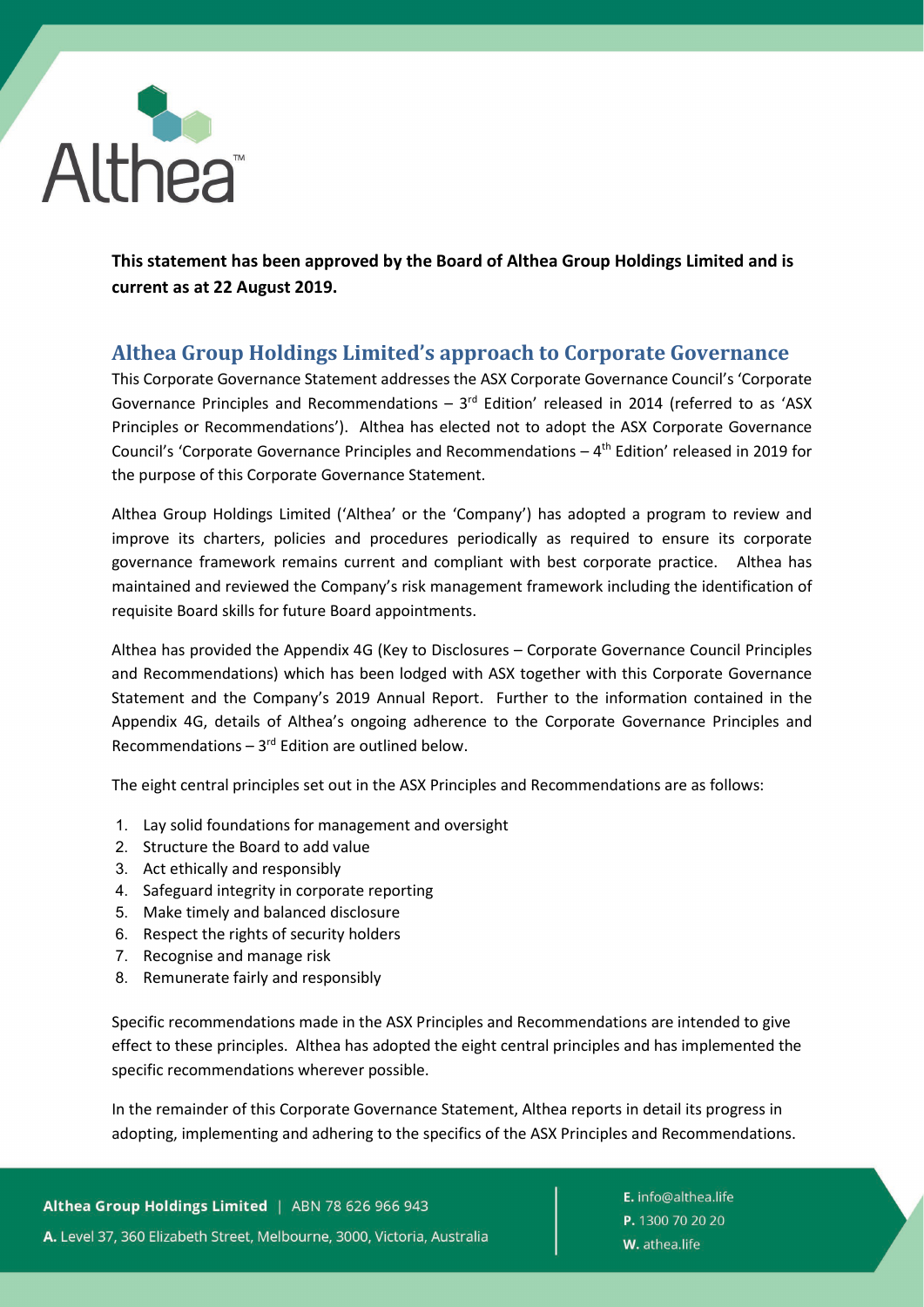# **Principle 1 Lay Solid Foundations for Management and Oversight**

#### **1.1 Roles and Responsibilities**

The Althea Board Charter (Board Charter) was adopted in August 2018, a summary of which was published in the Company's Initial Prospectus Offer (Prospectus) dated 22 August 2018. The Board Charter is reviewed periodically as required. The Board agreed that no amendments were required to the Board Charter in the 2019 reporting period. The Board Charter is published in the Investor Centre section of the Company's website at [https://www.althea.life.](https://www.althea.life/) The document clearly outlines the various roles and responsibilities of the Board and management, including those items expressly reserved to the Board and those delegated to management.

#### **1.2 Director Appointment**

Prior to the date of the Company's 2018 Prospectus, the following directors were appointed to the Althea Board:

Mr Andrew Newbold, an independent Non-Executive Director

Mr Alan Boyd, an independent Non-Executive Director

Mr Gregg Battersby, a Non-Executive Director

Ms Penelope Dobson was appointed to the Board in November 2018 as an independent Non-Executive Director and elected by shareholders at the 2018 Annual General Meeting.

When appointing a Director, the Company conducts appropriate pre-appointment checks and security holders have the opportunity of reviewing relevant information prior to voting on the appointment at the Annual General Meeting (AGM) usually held in November each year.

### **1.3 Terms of Appointment**

New directors receive letters of appointment stating the effective commencement date of their directorships with Althea together with their remuneration details. Directors are also provided extensive induction material and the opportunity to consult with the Non-Executive Chairman and other directors to deepen their overall understanding of the Company and its operations. An induction kit in line with best practice procedures is provided to new directors joining the Board.

Employment contracts clearly state the terms of appointment and the expectations of the Company regarding performance and any performance-based incentives.

### **1.4 Company Secretary**

The role of Company Secretary is undertaken by Mr Robert Meissner. Mr Meissner was appointed to the position in April 2019.

The Company Secretary has a direct reporting relationship to the Chairman of the Board.

### **1.5 Diversity Policy**

Althea's Diversity Policy was adopted in August 2018, a summary of which was published in the Company's Initial Prospectus Offer (Prospectus) dated 22 August 2018. The Diversity Policy is reviewed periodically as required. The Board agreed that no amendments were required to the Diversity Policy in the 2019 reporting period. The Diversity Policy is published in the Investor Centre section of the Company's website at [https://althea.life.](https://althea.life/) The policy states Althea' general principles in relation to diversity within the organisation. Althea is an inclusive workplace and a performanceoriented organisation that values diversity which encompasses and does not discriminate against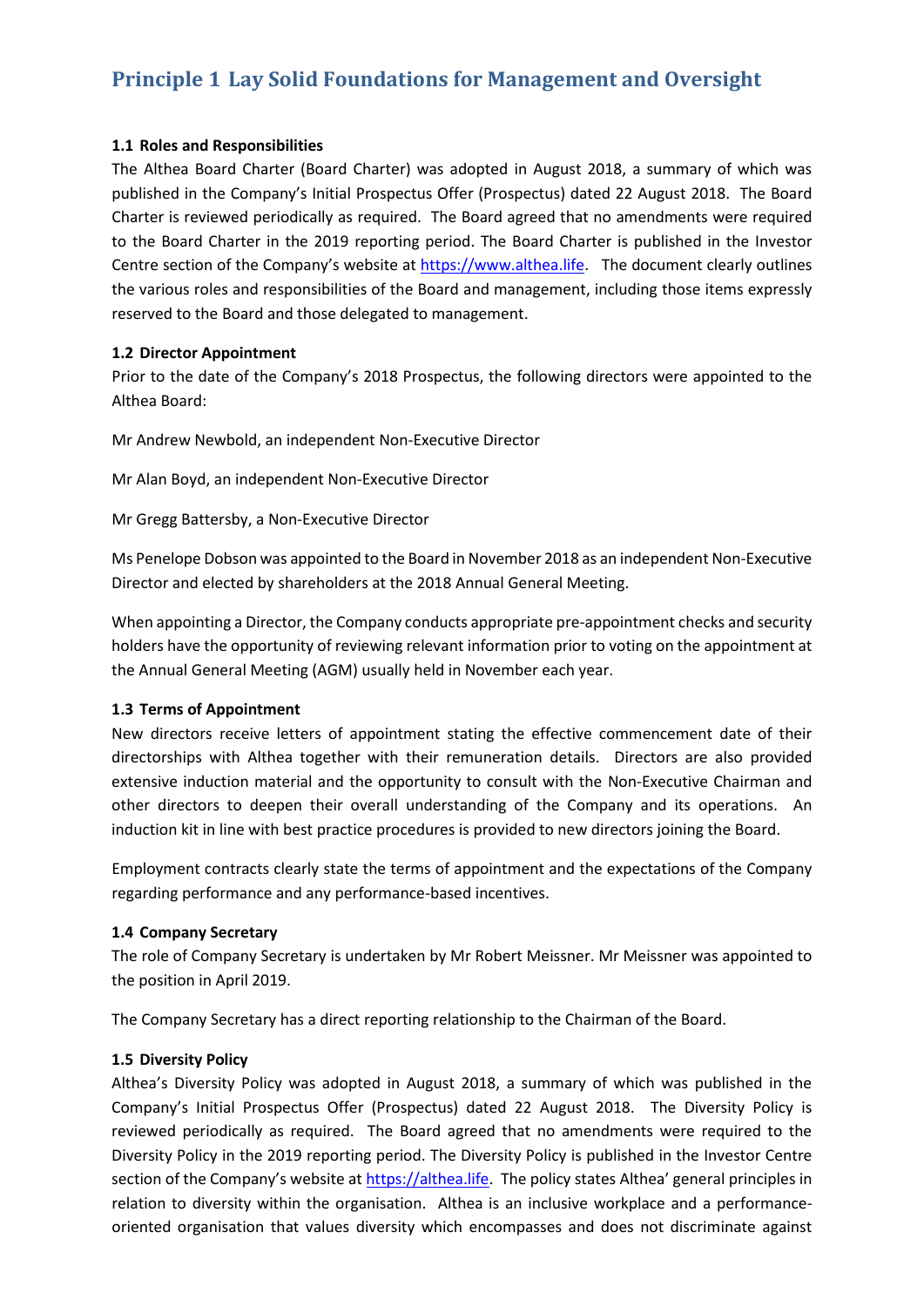individuals based upon gender, age, race, religious and political beliefs, sexual orientation and ethnicity and cultural background. Althea is an equal opportunity employer.

Directors have not adopted specific gender targets for the Board, senior executives or for employees generally. The Board, or an appropriate committee of the Board, will establish measurable objectives for achieving diversity in the Company, initially in the key areas of gender diversity in senior management and on the Board, and gender and ethnic diversity amongst employees.

The objectives set by the Board and the Company's achievement or progress toward achieving the objectives set by the Board are disclosed in the Directors Report forming part of the 2019 Annual Report.

As at the date of this Corporate Governance Statement, the proportion of women in the organisation is:

Board: 25% Senior Executive: 50% Employees/Contractors: 50%

### **1.6 Periodic Board, Committee and Director Evaluation**

Althea has an evaluation process for the Board, committees and directors which is stated in the Board Charter available on the Company's website. An evaluation of the Board, the Remuneration and Nominations and Audit, Risk and Compliance Committees was not undertaken in the 2019 reporting period as the Board deemed it unnecessary given this was the first reporting period of the Company. Directors believe the Board and committees are functioning appropriately and provide suitable forums for discussion of Company business. The Board agreed that formal evaluations would be conducted during the next reporting period.

#### **1.7 Performance Evaluation for Senior Executives**

Althea sets key performance indicators for its senior executives and performance is evaluated against these targets annually.

## **Principle 2 Structure the Board to Add Value**

### **2.1 Nomination Committee**

Althea has a Remuneration and Nominations Committee. During the 2019 reporting period, the committee was chaired by Penelope Dobson, an independent Non-Executive Director, in line with ASX recommendations.

Other members of the Remuneration and Nominations Committee are Mr Alan Boyd and Ms Penelope Dobson, both independent Non-Executive Directors, and Mr Joshua Fegan, Managing Director.

The Remuneration and Nominations Committee Charter was adopted in August 2018, a summary of which was published in the Company's Initial Prospectus Offer (Prospectus) dated 22 August 2018. The Remuneration and Nominations Committee Charter is reviewed periodically as required. The Board agreed that no amendments were required to the Remuneration and Nominations Committee Charter in the 2019 reporting period. The Remuneration and Nominations Committee Charter is published in the Investor Centre section of the Company's website a[t https://althea.life.](https://althea.life/)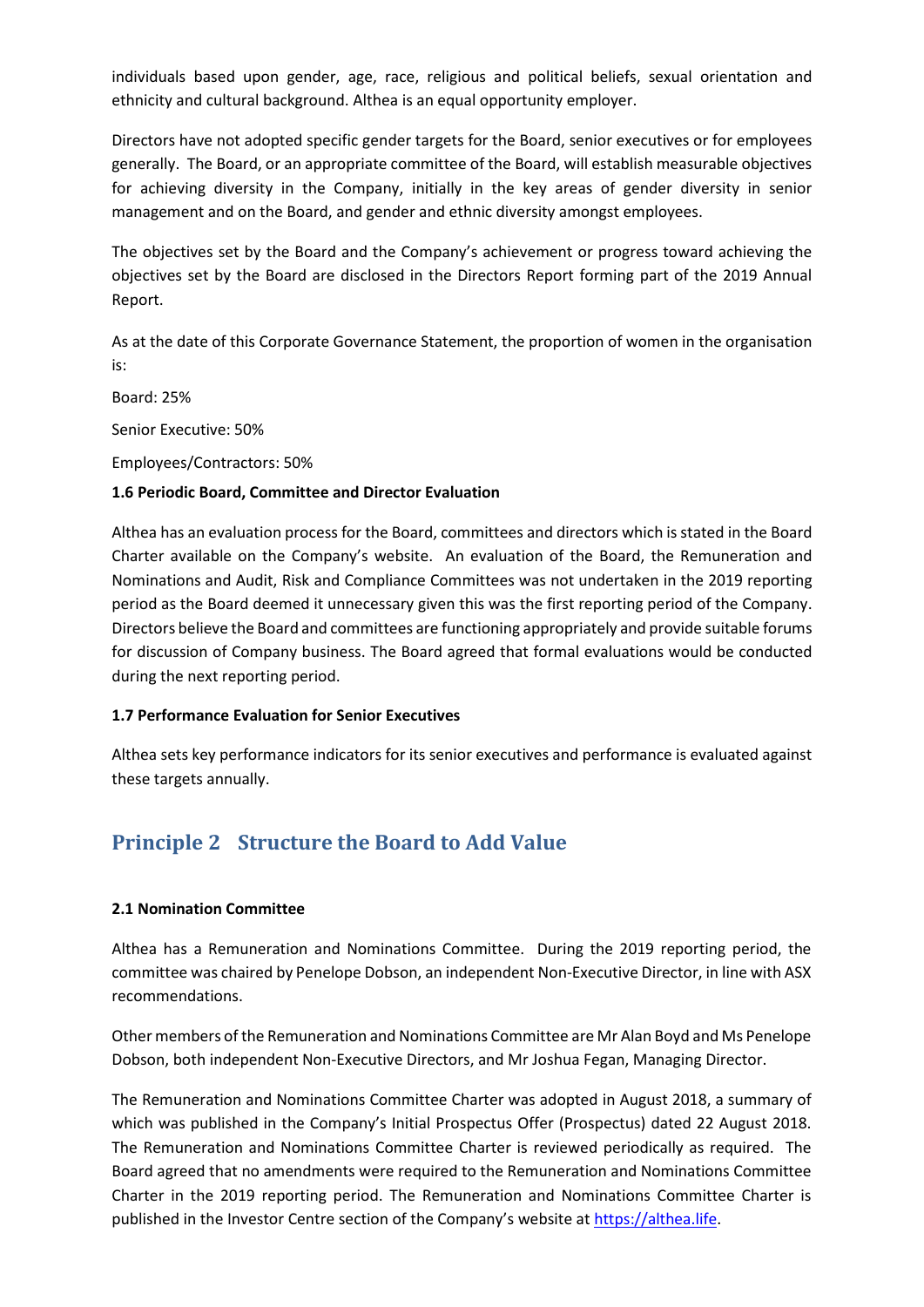During the 2019 reporting period, the Remuneration and Nominations Committee met once with all members attending.

### **2.2 Skills of Directors**

The Board is structured to provide a broad mix of skills and experience in the pharmaceutical and medicinal cannabis industry (representing its main undertaking), law, accounting and marketing, yet also have specific skills and experience pertaining to other key aspects of Althea' business including business strategy, corporate finance, fund raising, investor relations and the commercialisation of intellectual property. Directors have access to executive staff and external experts to provide specialised information as required.

A Board Skills Gap Analysis provides guidance for expanding the skills base of directors to allow for the future needs of the Company. Given this was the first reporting period of the Company, a Board Skills Gap Analysis was not performed in the 2019 reporting period.

### **2.3 Independence of Directors**

As at 30 June 2019 and as at the date of this Corporate Governance Statement, the Company hasthree independent directors (referred to in 1.2 above) of a Board of four directors.

The Board assesses the independence of each of the non-executive directors based on the interests and associations disclosed by the directors and in line with the ASX Principles and Recommendations.

A table setting out the length of service of each of the directors currently serving on the Board and their current status is below:

| <b>Director</b> | <b>Date</b>      | <b>Executive or Non-</b> | Independent | Next due for |
|-----------------|------------------|--------------------------|-------------|--------------|
|                 | <b>Appointed</b> | <b>Executive</b>         |             | re-election  |
| Joshua Fegan    | 21 June 2018     | Executive                | No          | N/A          |
| Andrew Newbold  | 21 June 2018     | Non-Executive            | Yes         | 2019         |
| Alan Boyd       | 21 June 2018     | Non-Executive            | Yes         | 2020         |
| Penelope Dobson | 30 November      | Non-Executive            | Yes         | 2021         |
|                 | 2018             |                          |             |              |

### **2.4 Majority should be Independent Directors**

During the 2019 reporting period, the Company has followed the ASX recommendation that a majority of Board members should be independent. All directors bring a diverse skill base and are well qualified to represent the Company and its security holders at the present time.

### **2.5 Chair should be Independent and not CEO**

During the 2019 reporting period, Althea was able to follow the ASX recommendation that the Chair and CEO of a Company be independent.

Althea acknowledges that a separation of roles between the Chair and CEO is best practice corporate governance to minimise the possibility of a lack of transparency and promote constructive debate at Board level.

### **2.6 Induction Program for New Directors**

As previously stated, the directors are provided with substantial information about Althea Group Holdings Limited when commencing their directorships. Given Althea's current size, stage of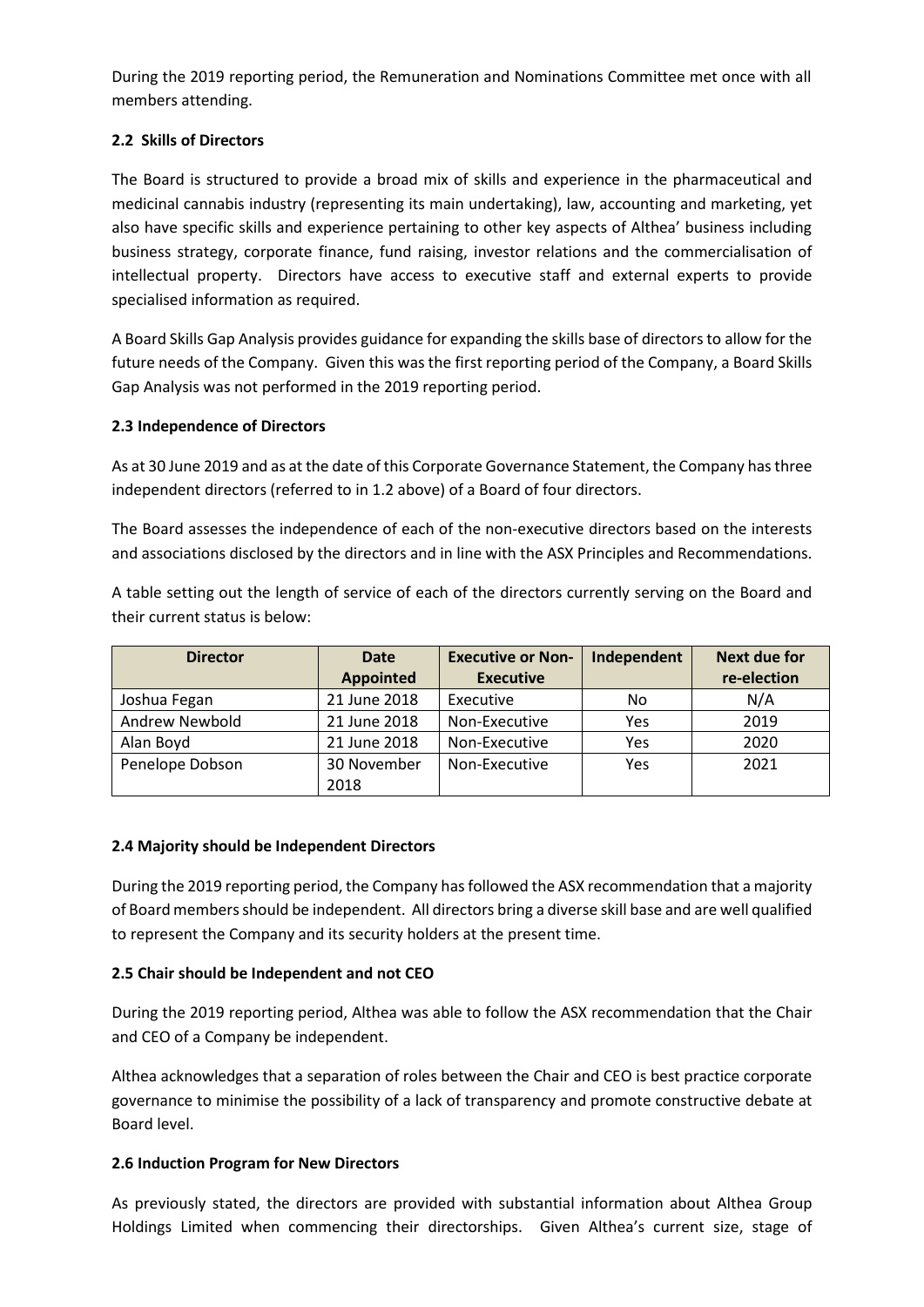development, and the significant business and management experience of its directors, there is limited necessity to provide additional education for directors.

## **Principle 3 Act Ethically and Responsibly**

Althea's Code of Business Ethics (Code of Conduct) was adopted in August 2018, a summary of which was published in the Company's Initial Prospectus Offer (Prospectus) dated 22 August 2018. The Code of Business Ethics is reviewed periodically as required. The Board agreed that no amendments were required to the Code of Business Ethics in the 2019 reporting period. The Code of Business Ethics is published in the Investor Centre section of the Company's website a[t https://althea.life.](https://althea.life/)

The focus of the Code of Business Ethics is to ensure that all directors, executives and employees act with the utmost integrity and objectivity in carrying out their duties and responsibilities, striving at all times to enhance the reputation and performance of the Company.

The Code of Business Ethics also emphasises the expectations of the Company regarding conduct of staff and executives in maintaining ethical standards.

# **Principle 4 Safeguard Integrity in Corporate Reporting**

#### **4.1 Audit Committee**

Althea has an Audit, Risk and Compliance Management Committee which oversees the integrity of financial reporting, audit functions of the Company, and ensures risks are identified and managed. One of the key responsibilities of the Audit, Risk and Compliance Management Committee is to oversee Althea's relationship with the external auditor and the external audit function generally.

Mr Alan Boyd, an independent Non-Executive Director, who has financial expertise and is a qualified accountant, chaired the committee in line with ASX recommendations.

The Audit, Risk and Compliance Management Committee Charter was adopted in August 2018, a summary of which was published in the Company's Initial Prospectus Offer (Prospectus) dated 22 August 2018. The Audit, Risk and Compliance Management Committee Charter is reviewed periodically as required. The Board agreed that no amendments were required to the Audit, Risk and Compliance Management Committee Charter in the 2019 reporting period. The Audit, Risk and Compliance Management Committee Charter is published in the Investor Centre section of the Company's website at [https://althea.life.](https://althea.life/)

The Audit, Risk and Compliance Management Committee met twice during the 2019 reporting period with all committee members attending.

### **4.2 Financial Statement Confirmation**

Before the Board approves the Company's financial statements for a financial period, it receives a declaration from the CEO and CFO that, in their opinion, the financial records of Althea Group Holdings Limited have been properly maintained, that its financial statements comply with the appropriate accounting standards and give a true and fair view of the Company's financial position and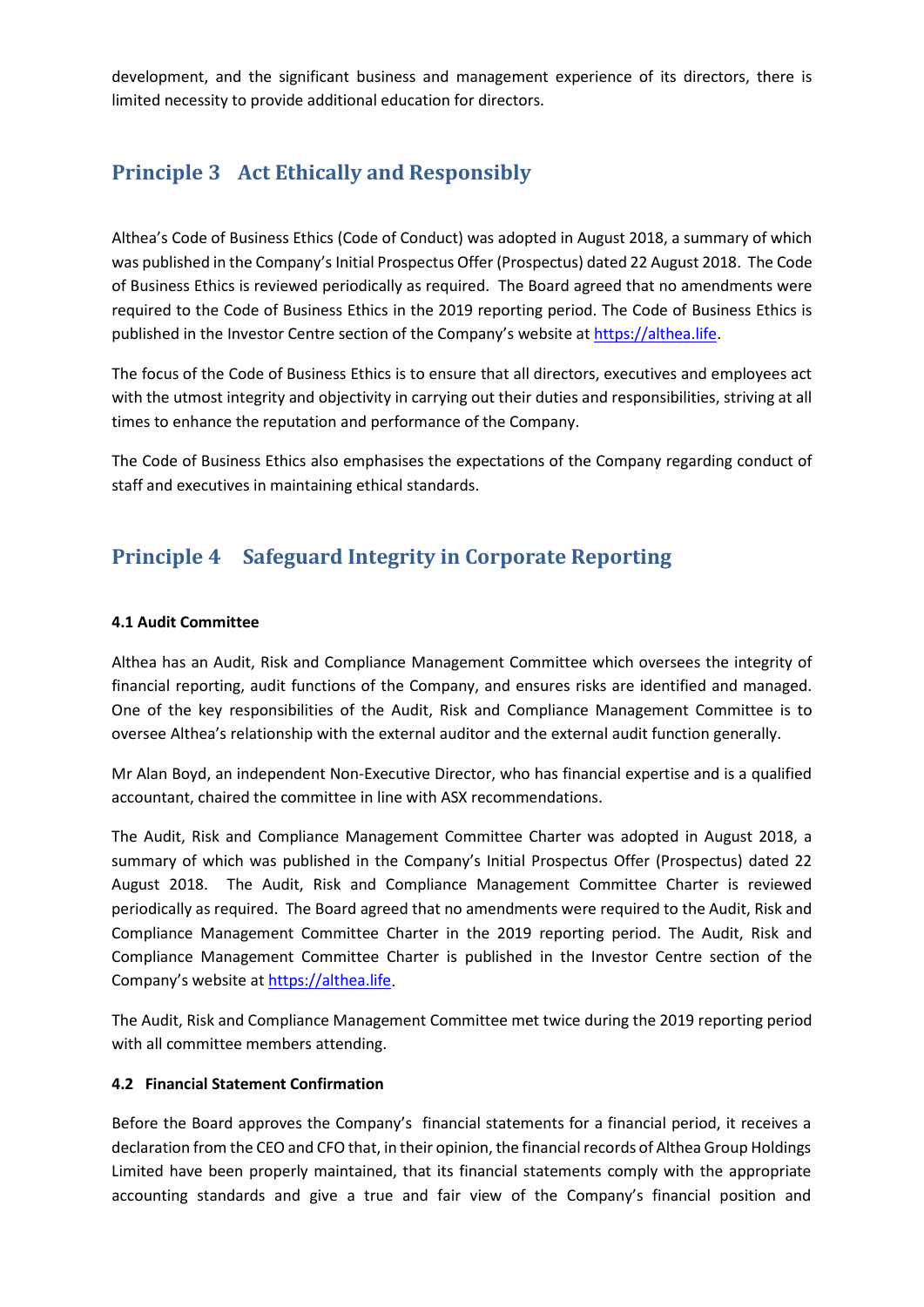performance and that the Company's system of risk management and internal control is operating effectively in relation to financial reporting.

#### **4.3 Auditor Attendance at AGM**

Althea's external auditor attends the AGM and is available to answer any questions in respect of the audit from security holders.

# **Principle 5 Make timely and Balanced Disclosure**

#### **5.1 Continuous Disclosure**

Althea has a Continuous Disclosure Policy which describes the Company's continuous disclosure obligations and how they are managed. The Board has appointed the Company Secretary to act as the Disclosure Officer to monitor the Company's compliance with disclosure obligations.

The Continuous Disclosure Policy was adopted in August 2018, a summary of which was published in the Company's Initial Prospectus Offer (Prospectus) dated 22 August 2018. The Continuous Disclosure Policy is reviewed periodically as required. The Board agreed that no amendments were required to the Continuous Disclosure Policy in the 2019 reporting period. The Continuous Disclosure Policy is published in the Investor Centre section of the Company's website a[t https://althea.life.](https://althea.life/)

# **Principle 6 Respect the Rights of Security Holders**

### **6.1 Information to Investors via Website**

Information on Althea as well as its governance policies and procedures is available in the Investor Centre section of the Company's website at [https://althea.life.](https://althea.life/)

#### **6.2 Investor Relations**

Althea has an Investor Relations page on the Company's website at [https://althea.life,](https://althea.life/) with links to the various documents and announcements the Company issues to the ASX. Contact details are also provided on the website for investors wishing to contact Althea directly in Australia and the United Kingdom.

#### **6.3 Participation at General Meetings**

Security holders are encouraged to participate in general meetings via announcements issued to the ASX, information on the Company's website and by mailouts to all security holders prior to a meeting of shareholders.

### **6.4 Communicating Electronically**

The Investor Relations page on the Company's website provides email addresses for security holders to communicate electronically with Althea directly. Security holders are offered the option of receiving information electronically from Althea via the Share Registry.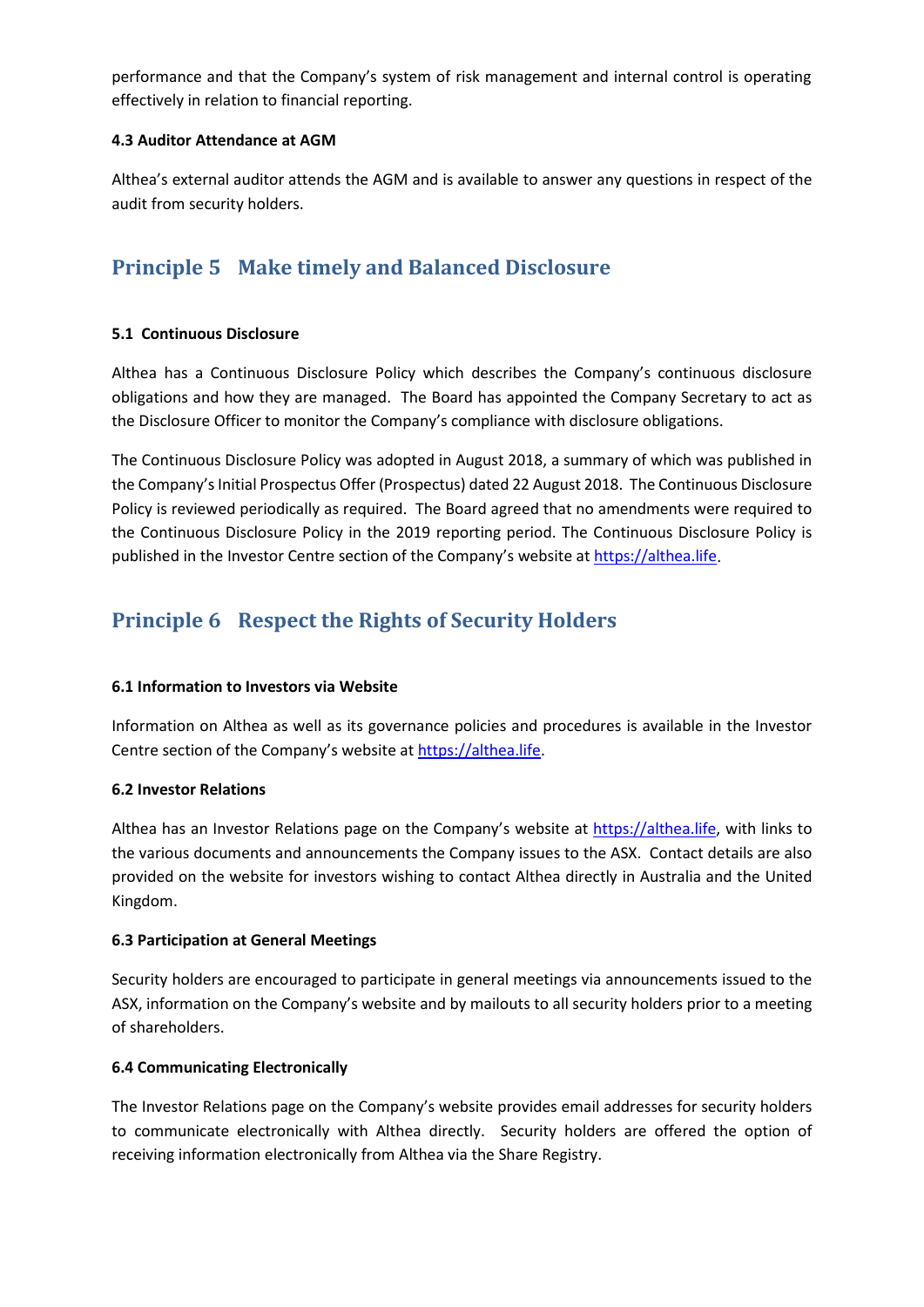# **Principle 7 Recognise and Manage Risk**

#### **7.1 Risk management policies**

As well as overseeing the finance, audit and compliance functions of Althea, the Audit, Risk and Compliance Management Committee ensures potential risks are identified and managed. During the 2019 reporting period the committee met twice, all committee meetings were chaired by Mr Alan Boyd, an independent non-executive director, with all members attending the meetings.

The Risk Management Policy was adopted in August 2018, a summary of which was published in the Company's Initial Prospectus Offer (Prospectus) dated 22 August 2018. The Risk Management Policy is reviewed periodically as required. The Board agreed that no amendments were required to the Risk Management Policy in the 2019 reporting period. The Risk Management Policy is published in the Investor Centre section of the Company's website a[t https://althea.life](https://althea.life/)

#### **7.2 Risk Management Framework**

Althea manages risk through its Audit, Risk and Compliance Management Committee and the Althea Board. The Board is responsible for determining the nature and extent of the significant risks it is willing to tolerate and manage in achieving its strategic objectives and the conduct of its business activities.

The Company's risk register provides a framework for risk identification and monitoring, and the register was reviewed and updated during the 2019 reporting period. The Risk Matrix was also reviewed and updated to ensure immediate identification and reporting of risk.

Management team meetings also provide forums for discussing and monitoring risk. Any suggested mitigation strategies are considered at the Audit, Risk and Compliance Management Committee, and by the Althea Board as appropriate.

#### **7.3 Internal Audit**

In preparing for a listing of the Company's securities on the ASX, Althea conducted an internal due diligence review of its financial and operating systems.

Additionally, management has implemented risk and internal control systems for assessing, monitoring and managing strategic, operational, financial reporting and compliance risks for the Company. The systems are based upon policies, guidelines, delegations and reporting by qualified personnel. The internal processes are reviewed by the Company's external auditors during their regular audits.

The Board believes the control framework of formal audits and Company policies and procedures is well suited to the current size, operations and stage of development of the business.

#### **7.4 Risk Exposure**

Althea manages risk through its Audit, Risk and Compliance Management Committee and the Althea Board. Risk is also discussed and monitored in management team meetings where mitigation strategies are devised as appropriate.

During the 2019 reporting period, the main exposure to economic risk for Althea was the risk of interruption to product supply. The Board and the Audit, Risk and Compliance Committee continually